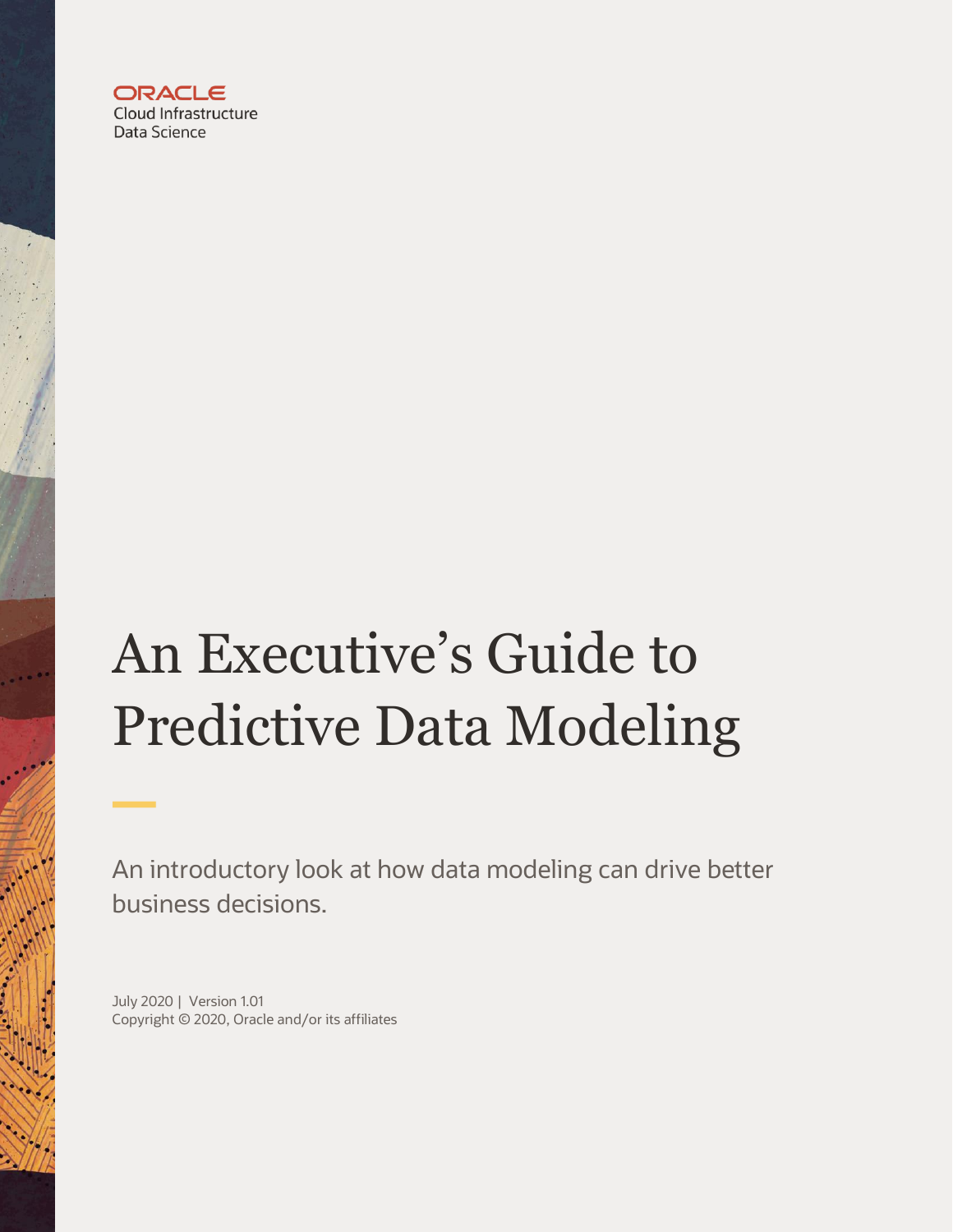# **TABLE OF CONTENTS**

| <b>Introduction</b>                             | 2 |
|-------------------------------------------------|---|
| What is data modeling?                          | 2 |
| <b>Getting started: Modeling customer churn</b> | 3 |
| The problem                                     | 3 |
| The approach                                    | 4 |
| The outcome                                     | 5 |
| <b>Conclusion</b>                               | 6 |
| <b>References</b>                               | 7 |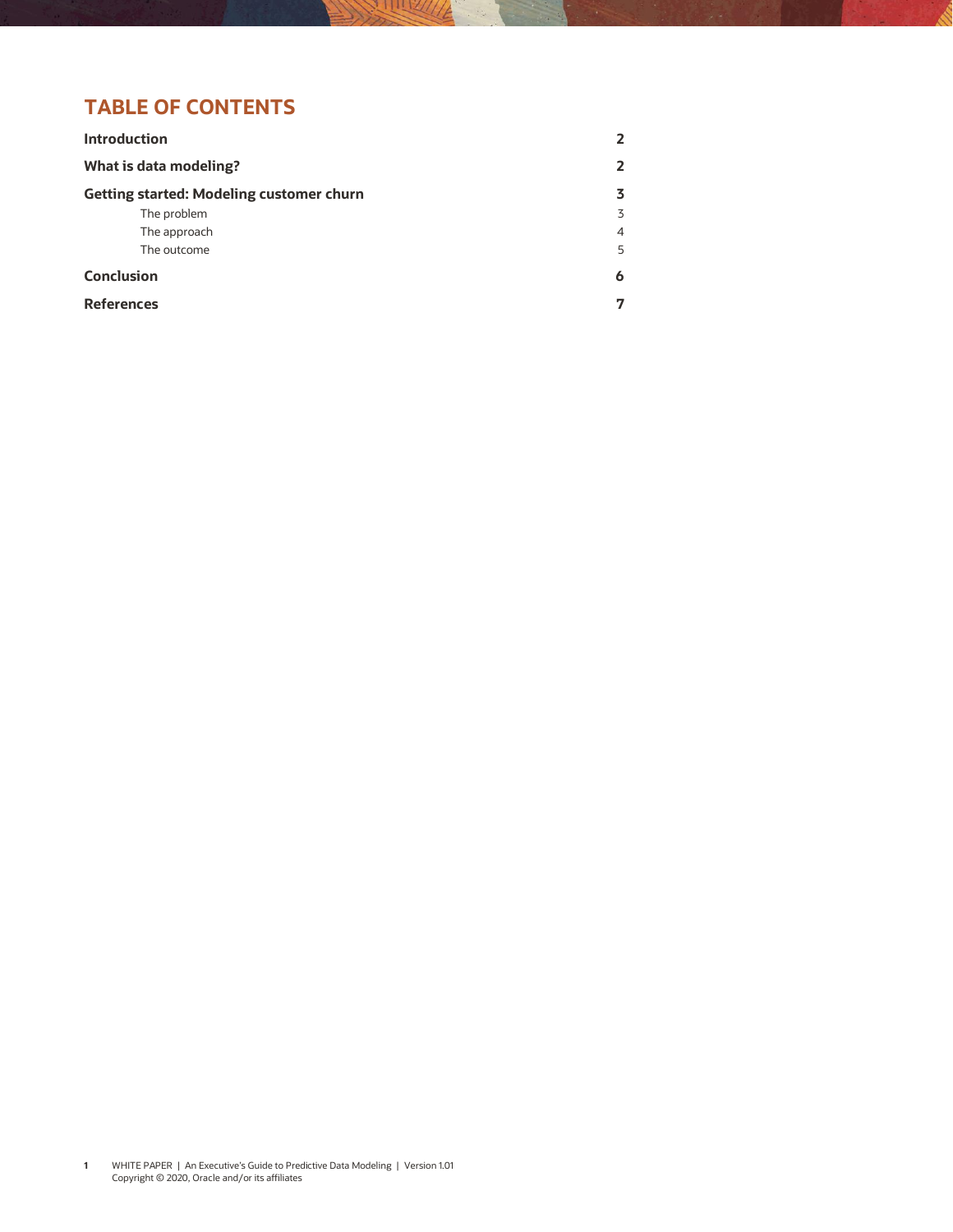

# <span id="page-2-0"></span>**INTRODUCTION**

Executives are making multi-million dollar decisions every day, but how many of those [decisions are data driven?](https://www.oracle.com/data-science/what-is-data-science.html) Less than you may think.

While business leaders seem to have reached a consensus about the importance of big data to business, only 29 percent of C-suite level executives are basing their decisions primarily on data analysis. And more than half (52 percent) admit to downplaying the importance of that analysis due to a lack of understanding.<sup>1</sup>

However, with big data driving a US\$65.7 million boost in net income for Fortune 1000 companies that increase data accessibility by just 10 percent, decision makers can no longer afford to ignore what they don't understand.<sup>2</sup> That's where data modeling comes in.

A good data model will bridge the gap between your analytics team and management. It enables communication of the same information at different levels of detail, from data about a single customer's shopping habits to a comprehensive look at how the features on your website influence customer behavior and drive revenue growth.

So how do you start data modeling in a way that is meaningful to your business? This white paper provides an introductory look at how data modeling works and demonstrates how the process can be used to overcome a real business challenge: preventing customer churn.

# <span id="page-2-1"></span>**WHAT IS DATA MODELING?**

Data modeling for business starts with a dataset and ends with a framework that can be used to understand the processes of your business mathematically—and to make predictions about how it will operate in the future.

The data modeling process is a technical one and will likely be conducted by a data scientist or statistician. However, creating a predictive model that is truly representative

Fortune 1000 companies that increase data accessibility by just 10 percent are driving a US\$65.7 million boost in net income.

Baseline Magazine "Surprising Statistics About Big Data"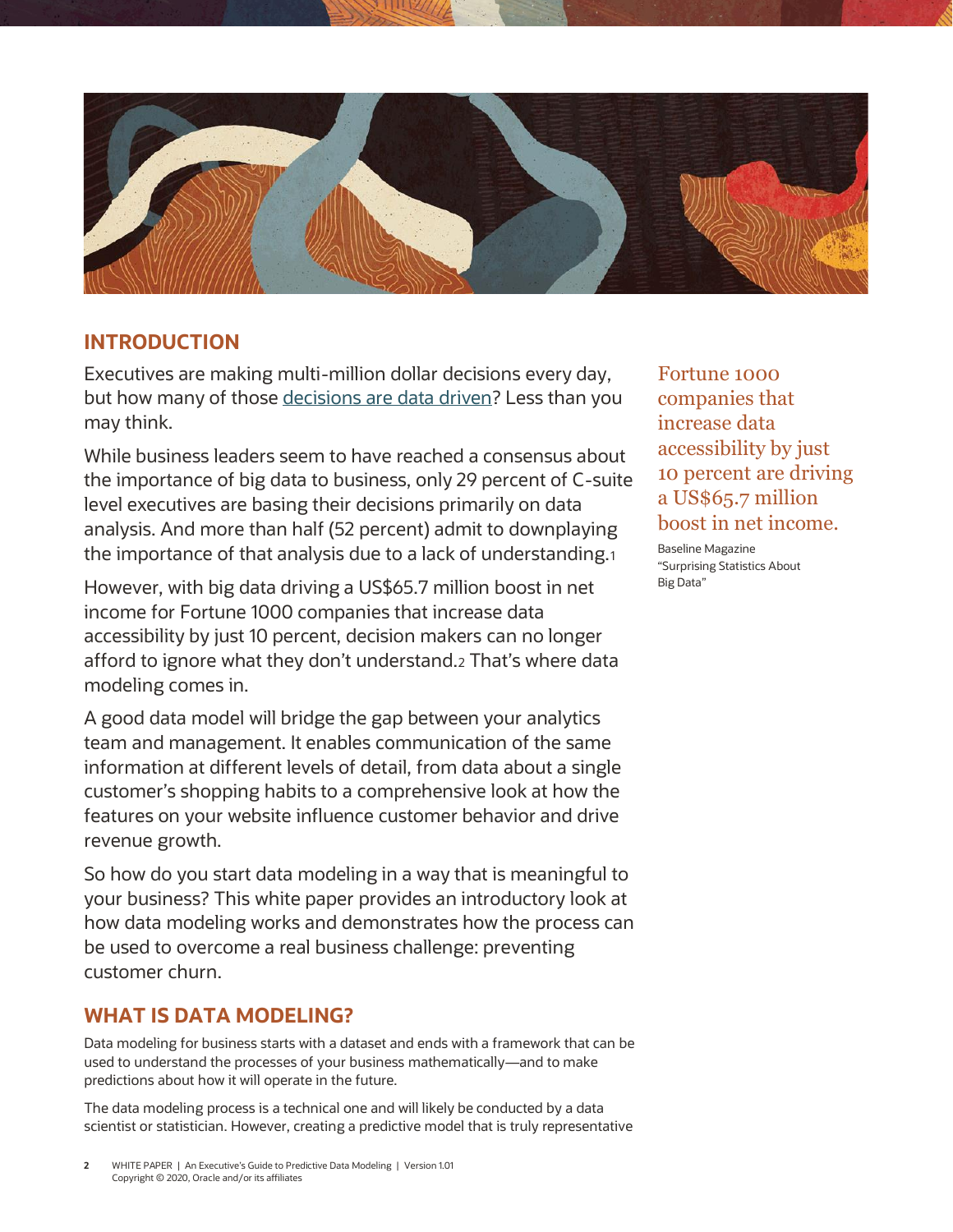of your business requires input from the people who understand your operations and business challenges—so it's imperative that you participate in the process.

To help you understand what that process is, here's a simplified step-by-step breakdown of how to create a data model and use it to make business predictions:

### **Step 1. Clean your data**

Remove inaccurate or irrelevant information from your dataset. Incorrect data can lead to false conclusions when you're modeling.

## **Step 2. Identify features**

Extract relevant features from your dataset. This process, called *feature engineering*, involves combining your raw data into categories—such as customer spending per day or number of days since conversion—depending on what data you have and the scenarios you're ultimately trying to model. This process will make your data more palatable to your algorithm.

## **Step 3. Select an algorithm**

An algorithm is essentially a set of instructions for your computer system that tells it how to solve a mathematical problem. There are many algorithms to choose from; the type you select will depend on what you're trying to model, the data you have, and the computational power available.

### **Step 4. Create and validate your model**

Before you can start making predictions, you have to create a model and ensure that it works properly. You can do this by splitting your data into two different groups: training data and testing data. The training dataset will be used to "train" your algorithm. As a result of this training process, your model—and the testing dataset—can help you assess how well the model is able to make predictions.

#### **Step 5. Generate insights**

Once your model is in working order, you can use it to understand your historical data. For instance, you can identify which types of customers have historically been the most valuable to your business. In addition, you can make predictions about the future, such as how long those customers will keep using your services.

# <span id="page-3-0"></span>**GETTING STARTED: MODELING CUSTOMER CHURN**

Now that we've broken down the modeling process, it's time to dive into a real-world example. As you well know, every business wants to keep its customers coming back. Luckily, data modeling can help you understand when and why your customers defect from your service.

## <span id="page-3-1"></span>**The problem**

Your customers are canceling their subscriptions to your product.

You want to understand which traits are related to shorter subscriptions and pinpoint the behaviors that precede cancellations so you can do a better job of identifying customers who might leave your service—and reach out to them before they do.

Here's the data you might need to accomplish this:

- **Email campaign history data.** The type of email (such as promotional or discount offer), when customers received the email, and recipients of each email campaign
- **User demographic data**. Zip code, gender, age, income, education level, and  $\bullet$ other socio-economic characteristics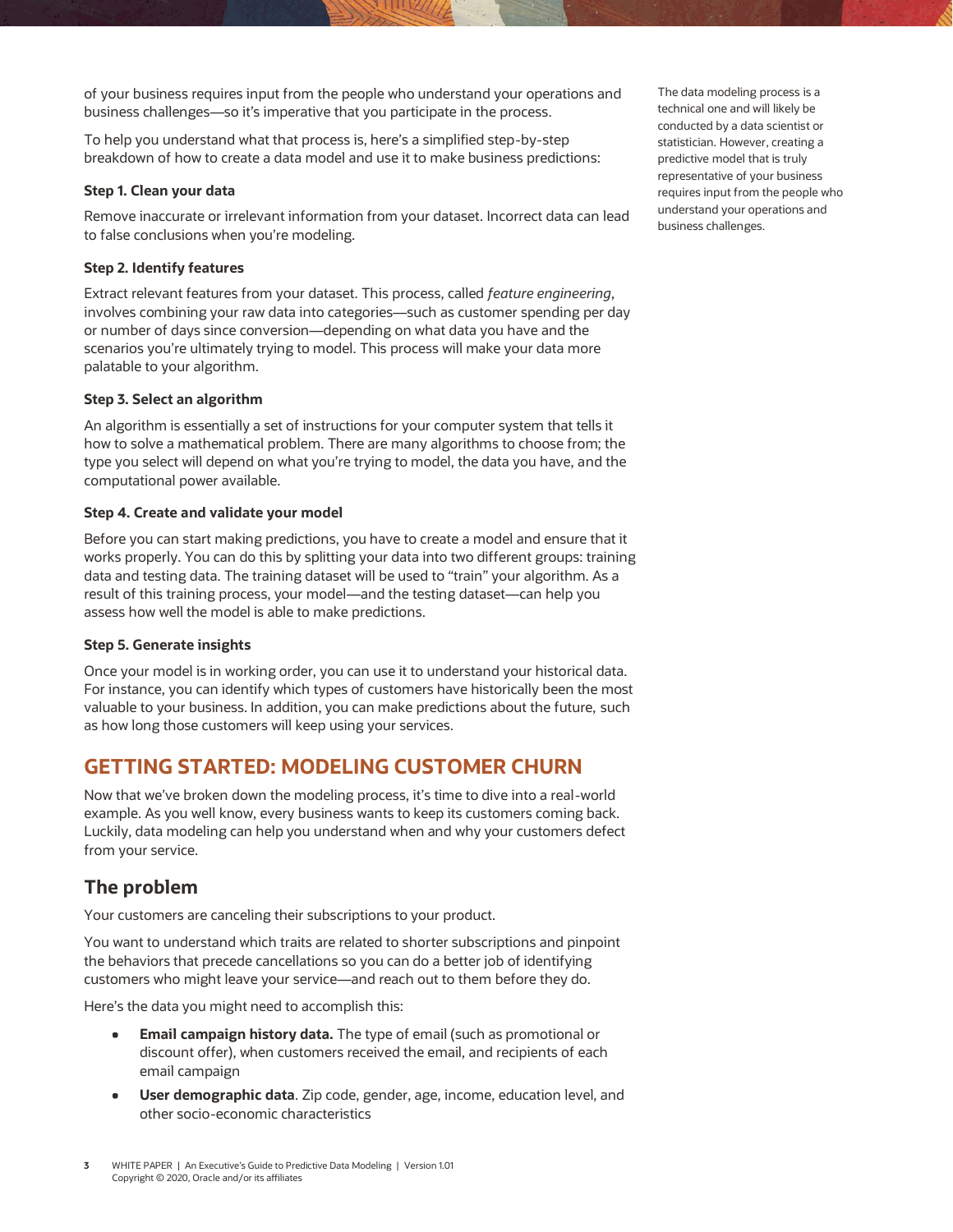**User behavior data.** Date of subscription, login activity, transaction history,  $\bullet$ brand preferences, page views

## <span id="page-4-0"></span>**The approach**

One way to figure out who is going to defect from your service is through a survival analysis. A survival analysis uses various data models to predict the probability of an event—in this case, the probability a customer will keep using your service after a certain amount of time. This metric is called *survival rate*.

So, what determines a customer's survival rate? The data model will help you find out.

## **Step 1. Identify some features**

Here are some examples of features you can extract from your raw data. These are all on a per user basis and are not aggregated.

- Customer spending per day  $\bullet$
- Customer spending per visit  $\bullet$
- Zip code/county  $\bullet$
- Gender  $\bullet$
- Age  $\bullet$
- Income  $\bullet$
- Number of purchases per month
- Number of times the customer has accepted a promotion

#### **Step 2. Choose an algorithm**

Remember, you'll be selecting an algorithm that can help determine a customer's survival rate. Cox's Proportional Hazard is a solid choice, because it measures the effects of different variables—such as the features above—on survival.

Different types of algorithms will help you determine different things. For example, a regression algorithm works well for predicting time-driven events while clustering algorithms are great for customer segmentation.

## **Step 3. Create and validate your model:**

Your model is created when you train your algorithm. Before you start that process, you'll have to partition your data into two groups: a training dataset and a testing dataset.



*Figure 1. Partition your data into a training and a testing dataset.*

The training dataset, unsurprisingly, is used to train your algorithm. It's also larger than the testing dataset because you want to make your model as experienced as possible. This dataset contains all of the features—such as customer age or days since conversion—related to your chosen business challenge. It also includes the features related to your desired outcome: the survival rate of your customers. Using this data, the algorithm can "learn" how features come together to form the outcome you want. During this process, you will create your model.

#### **Survival rate.**

The probability a customer will keep using your service after a certain amount of time.

#### **Customer segmentation.**

Grouping customers who share similar characteristics.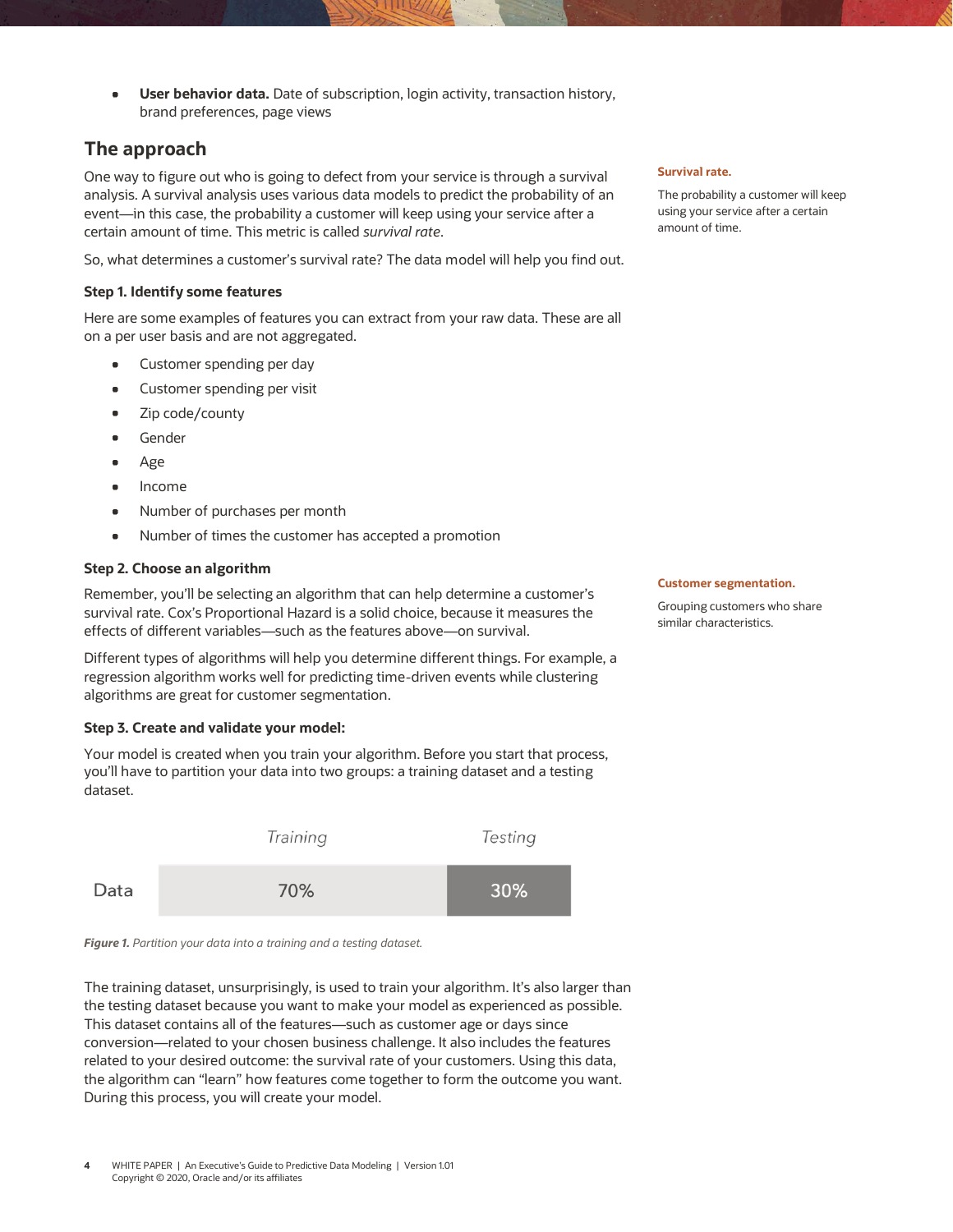

*Figure 2. During the modeling process, you will train your algorithm/model using a dataset that includes the features related to your business challenge of increasing customer survival rates.*

But the work doesn't stop there. Because you ultimately want a model that can make predictions about data it doesn't have, you'll have to test how accurately it can do just that. The testing dataset will also contain the features you've already identified and data about the survival rate of your customers—but you will only provide the model with feature data.

When you run the model with the testing dataset, the output will be a prediction about your customers' survival rates. And because you already have the actual data about those survival rates, you will know how accurate your model is. This process is called *cross validation*.



*Figure 3. After training, you will test your algorithm/model by providing it with features related to your business challenge and asking it to predict customer survival rates. You will compare predicated accuracy with actual survival rates to determine the quality of the model.*

# <span id="page-5-0"></span>**The outcome**

Once you've ensured that your data model works, you can begin to forecast the survival rate of every user of your service for the next month and beyond. Figure 4 shows that within the first cohort of customers, only 20 percent will be returning to your service 95 days after they first subscribed. Once a cohort has reached this threshold, it might make sense for you to send a targeted email campaign designed to bring them back to your service.

If you have the right data, modeling will take much of the guesswork out of your business decisions, no matter what industry you serve.

**5** WHITE PAPER | An Executive's Guide to Predictive Data Modeling | Version 1.01 Copyright © 2020, Oracle and/or its affiliates

#### **Cross validation.**

The process of testing your model to determine if it can accurately predict your chosen outcome.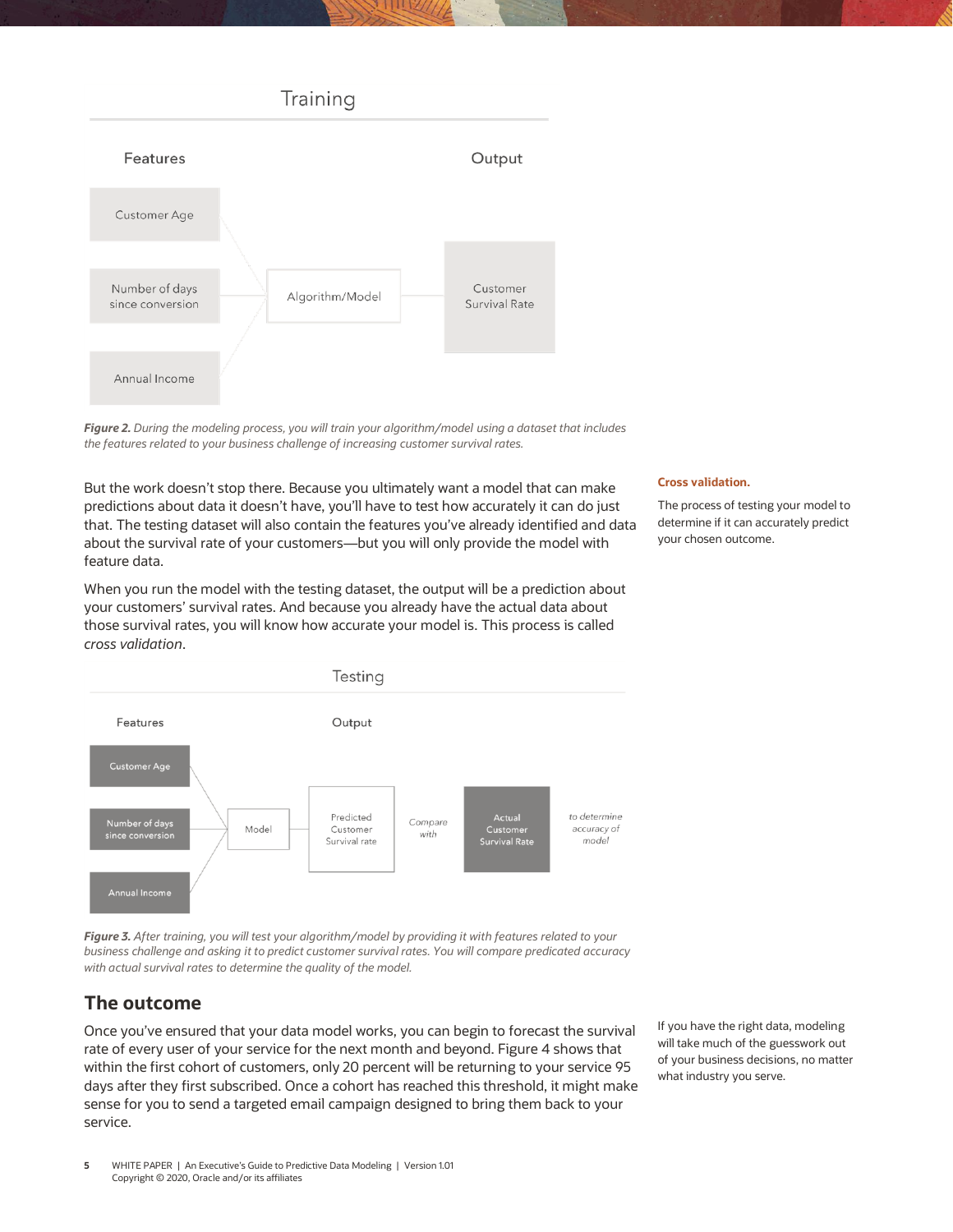

*Figure 4. In this chart, the gray region indicates the historical data that was used to train the model, while the white region is the predicted data from your model.* 

As a byproduct of this analysis, you'll also understand which traits define your most valuable users, enabling you to identify and reach out to potential customers with attributes that make them more likely to spend money with your business for longer.

# <span id="page-6-0"></span>**CONCLUSION**

If you have the right data, modeling will take much of the guesswork out of your business decisions, no matter what industry you serve. From financial services to manufacturing, predictive analytics now provide a competitive advantage for businesses looking to boost revenue or lower costs. Predictive modeling can be applied to any number of scenarios including cart abandonment, search optimization, lifetime value prediction, or fraud detection.

Oracle Cloud Infrastructure Data Science can help your business build and deploy predictive models.